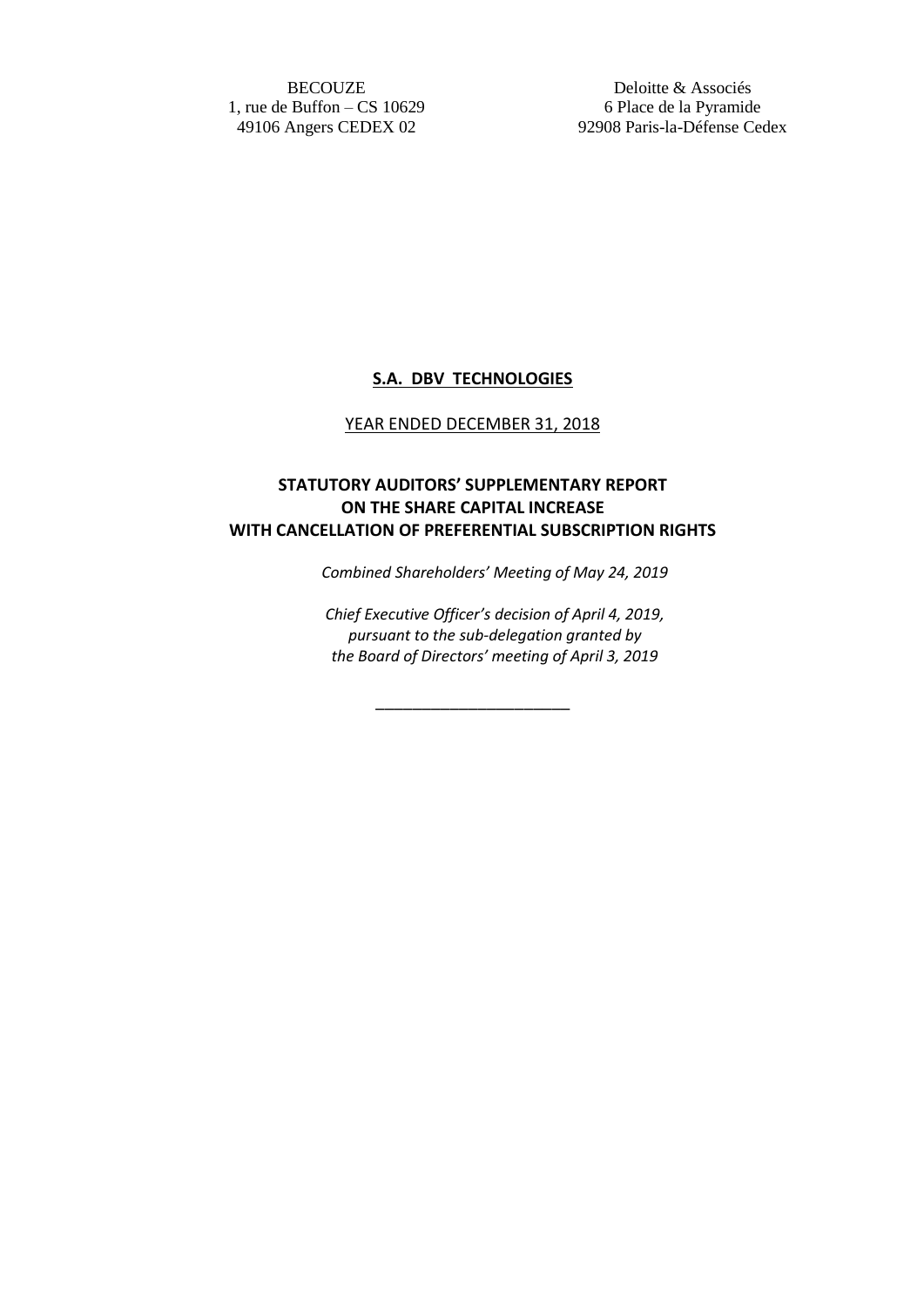**BECOUZE** 1, rue de Buffon – CS 10629 49106 Angers CEDEX 02

Deloitte & Associés 6 Place de la Pyramide 92908 Paris-la-Défense Cedex

**S.A. DBV TECHNOLOGIES** 177-181, avenue Pierre Brossolette 92120 MONTROUGE

\_\_\_\_\_\_\_\_\_\_\_\_\_\_\_

*Statutory Auditors' supplementary report on the share capital increase with cancellation of preferential subscription rights*

*Combined Shareholders' Meeting of May 24, 2019*

Chief Executive Officer's decision of April 4, 2019, pursuant to the sub-delegation granted by the Board of Directors' meeting of April 3, 2019

*This is a free translation into English of the statutory auditors' report issued in French and is provided solely for the convenience of English speaking readers. This report should be read in conjunction and construed in accordance with French law and professional auditing standards applicable in France.*

To the Shareholders' Meeting of DBV Technologies,

In our capacity as Statutory Auditors of your Company and in accordance with Article R.225-116 of the French Commercial Code (*Code de commerce*), we hereby present a report supplementing our report of June 1, 2018 o the share capital increase with cancellation of preferential subscription rights, authorized by your Extraordinary Shareholders' meeting of June 22, 2018.

This Shareholders' Meeting authorized your Board of Directors to decide such a transaction within a period of 18 months and for a maximum par value amount of 20% of the share capital on the date of the Board of Directors' decision to increase the share capital, it being specified that this limit would be increased by the par value amount of the share capital increase needed to safeguard, in accordance with French law and, where applicable, the contractual terms providing for other cases of adjustment, the rights of the holders of the shares or marketable securities granting access to the Company's share capital.

On April 4, 2019, your Chief Executive Officer, using this delegation and pursuant to the subdelegation granted by the Board of Directors, decided a share capital increase of €521,739.20 through the issue of 5,217,392 ordinary shares, with a par value of €0.10 each and a unit issue premium of €11.92.

It is the responsibility of the Board of Directors to prepare a supplementary report in accordance with Articles R.225-115 and R.225-116 of the French Commercial Code. Our role is to express an opinion on the fair presentation of the quantified information extracted from the financial statements, on the proposed cancellation of preferential subscription rights and on certain other information concerning the issue contained in this report.